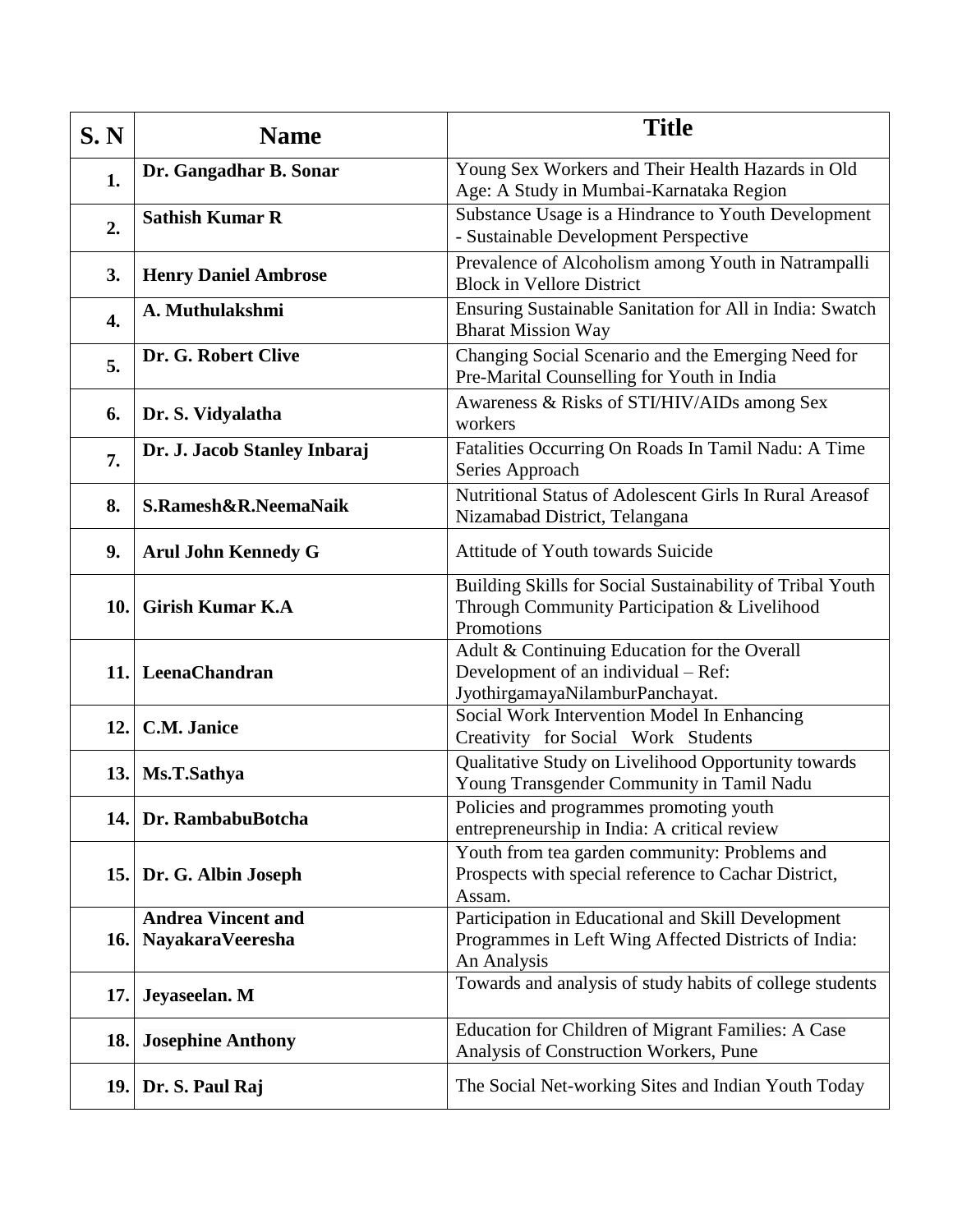| 20. | J. Andrews Raja                               | Youth – Led Sustainable Development – An<br><b>Institutional Model</b>                                                               |
|-----|-----------------------------------------------|--------------------------------------------------------------------------------------------------------------------------------------|
| 21. | <b>Alexander K</b>                            | Self-Managed Team - an Intervention to Build<br>Leadership Skills of Youth                                                           |
| 22. | Ramesh U&SampoornaMettilda                    | Youth Employment and Unemployment Scenario in<br>India                                                                               |
| 23. | <b>Akram</b>                                  | Lifelong Learning Opportunities for All                                                                                              |
|     | 24. Dr. G. Kumar                              | Technology skills among under graduate students                                                                                      |
| 25. | T. Selvam                                     | Employability Skills of Students From Management<br><b>Studies In Rural Colleges</b>                                                 |
| 26. | <b>M. Rubavel</b>                             | Influence of Livelihood Capitals for the Sustainable<br>Development                                                                  |
| 27. | Victor Sahayaraj, S                           | Educational Development of street-children:<br>The Rag pickers in Digha-Ghat, Patna, BIHAR                                           |
| 28. | Dr.Banashankarayya                            | Deserted Women and Coping Mechanism                                                                                                  |
| 29. | Dr. M. Gangabhushan                           | Scope of working with Adolescent Girls: From the lens<br>of NSS perspective                                                          |
| 30. | Fr. Tamizhselvansdb                           | Gender Inequality Faced By The Indian Middle Class<br>Working Women: Role Conflict And Adjustment                                    |
| 31. | Ms. D. Amy Pavithra                           | The Study on Sexual Abuse among Adolescent<br>Schoolgirls In Tirunelvelli District                                                   |
| 32. | Hemalatha                                     | Women Empowerment in India                                                                                                           |
| 33. | <b>Umesh E V</b>                              | Ending Child, Early and Forced Marriage                                                                                              |
| 34. | K. Umamaheswari                               | Autonomy of Adolescent Girls of Migrant Gondi Tribes.                                                                                |
| 35. | Rohan.M.Nair and Meghna Ashok                 | <b>Effects of Flood on Street Vendors</b>                                                                                            |
| 36. | <b>Alwin Andrews and</b><br>SulekhaNajalWahab | Impact of Flood on Elderly People With Special<br>Reference to Women                                                                 |
| 37. | S.Vanlalpekropuia                             | Livelihood Promotion through Joint Forest<br>Management:<br>-A Case Study of Aizawl Forest Division, Mizoram                         |
| 38. | <b>AkavaramSaiSpurthy</b>                     | Youth and Climate Change – Time for Action                                                                                           |
| 39. | V.S.Varunanvelu and<br>Akashpanigrahi         | Humanity the only Religion; Social work trainee's<br>experience in relief and rehabilitation. A reference to<br>Chennai floods 2015. |
| 40. | Dr. K Gireesan                                | Political Economy of Chennai Floods, 2015 : Learning<br>for Sustainable Development                                                  |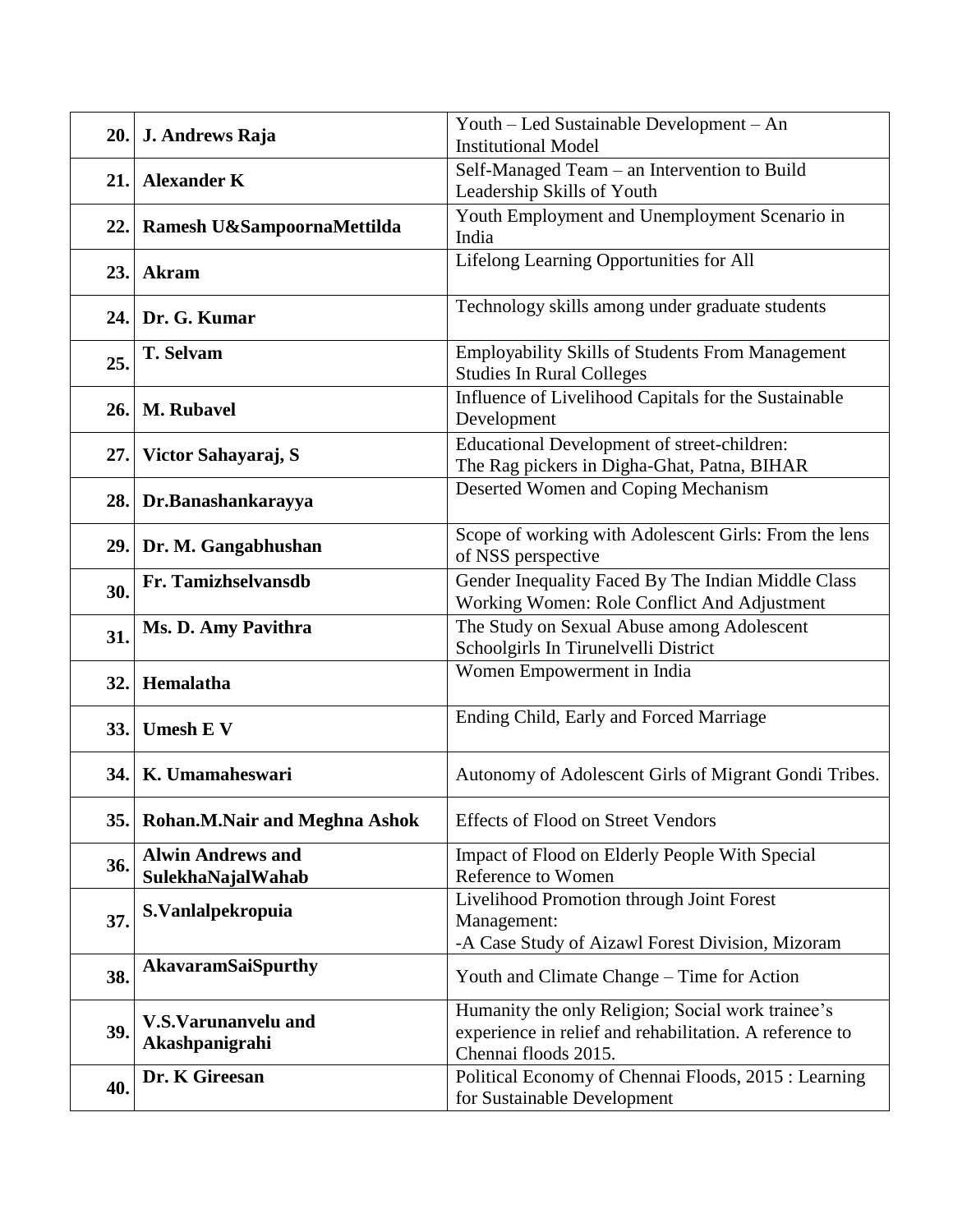|      | 41. Dr. C.P. Anto             | Peace Channel: A Model for - Best Practices of Youth-<br>led Sustainable Development and Universal Peace.                                              |
|------|-------------------------------|--------------------------------------------------------------------------------------------------------------------------------------------------------|
| 42.  | <b>Naomi Lawrence</b>         | Domestic Violence – Its Ill Effects On Women                                                                                                           |
| 43.  | <b>Suhel MA</b>               | Public Sphere as a strategy for promoting Civic<br>engagement of Youth                                                                                 |
| 44.  | Priscilla Joesephine          | Adolescent Sexual and Reproductive Health                                                                                                              |
| 45.  | Dr. C. Asokan                 | Accessing Preferential Treatment Among Male and<br>Female Children Based on Rights                                                                     |
| 46.  | Anandaraj.S                   | Maternal Attitude Practice of Adolescent's Girls in<br><b>Rural Areas</b>                                                                              |
| 47.  | Praveenkumar                  | Youth And Substance Abuse: A Study In Gulbarga City<br>Of Karnataka                                                                                    |
| 48.  | LathaMunuswamy                | Attitude of Youth towards the Reproductive Rights of<br>Women                                                                                          |
| 49.  | <b>Stanislaus. F</b>          | Road Safety Awareness and Practices among the Youths<br>in special reference with Coimbatore City, Tamil Nadu                                          |
| 50.  | <b>Godson Smith P</b>         | Knowledge of Puberty Among Male Youth in<br>Tirupattur, Vellore Dist                                                                                   |
| 51.  | Gopi                          | Tuberculosis a Specific Health Issues and Role of Youth                                                                                                |
| 52.  | Dr. S. Senthil kumar          | A study on Physiotherapy Intervention Programme on<br>Obesity among Youths.                                                                            |
| 53.1 | E. Lisa                       | Present Lifestyle of Youth and their Awareness towards<br>Health                                                                                       |
| 54.  | Dr. Nancy H                   | <b>Emotional Quotient in Building Competent Youth</b>                                                                                                  |
| 55.  | D.C. Nanjunda and Dhan Prasad | Social Inclusion - A Way to Integrate Differently<br>Challenged Youth In Democracy?                                                                    |
| 56.  | Arokia Raj. A                 | The role of corporate social responsibility with special<br>reference to youth empowerment in the neighborhoods<br>of a manufacturing unit at Chennai. |
| 57.  | BhukyaVeerabhadram            | Livelihood patterns and Social Entrepreneurship<br>Among youth in emerging India                                                                       |
| 58.  | <b>C.R. Christi Anandan</b>   | Education & Career Counseling for Youth -<br>Perspectives and opportunities for career counseling in<br>Indian education system                        |
| 59.  | Arokiaraj S                   | Youth Led Sustainable Development - In a Corporate<br>Perspective                                                                                      |
| 60.  | Dr. Dayanandan                | How to Promote the Livelihood of Women in Ethiopia?<br>Savings and Credit Cooperatives Show the Way!!                                                  |
| 61.  | <b>Sr. M. Lourthu Mary</b>    | Entrepreneurship for Youth                                                                                                                             |